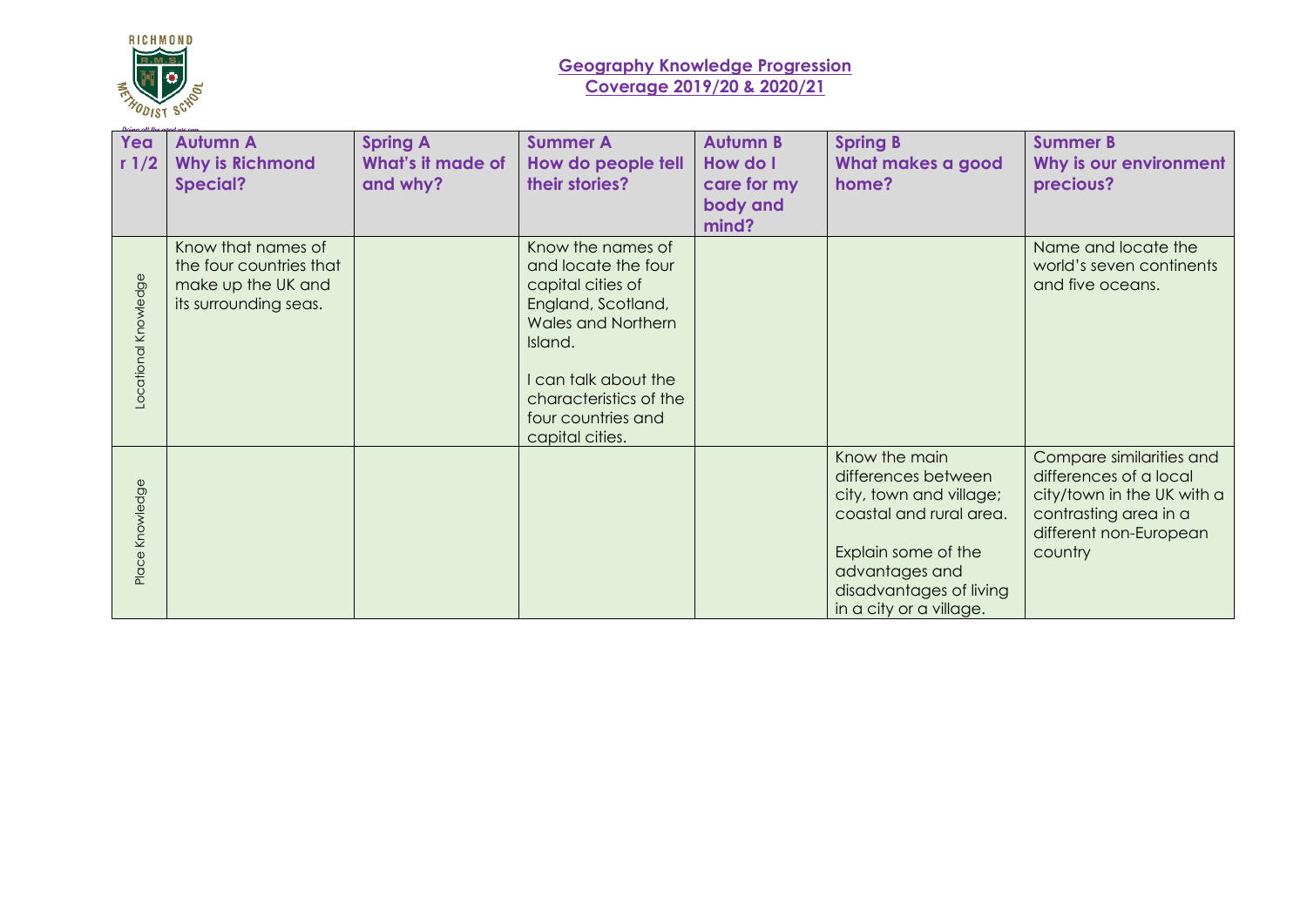

## **Geography Knowledge Progression Coverage 2019/20 & 2020/21**

| Dolor off the need me can          |  |                                                                                                                                                                                  |                                                                                                                                                                                                                                                                                                                   |                                                                                                                                                                                                                                                        |
|------------------------------------|--|----------------------------------------------------------------------------------------------------------------------------------------------------------------------------------|-------------------------------------------------------------------------------------------------------------------------------------------------------------------------------------------------------------------------------------------------------------------------------------------------------------------|--------------------------------------------------------------------------------------------------------------------------------------------------------------------------------------------------------------------------------------------------------|
| physical geography<br>and<br>Human |  | Know which is the<br>hottest and coldest<br>season in the UK.<br>Know and recognise<br>main weather<br>symbols.<br>Identify seasonal<br>and daily weather<br>patterns in the UK. | Identify key physical<br>features: beach, cliff,<br>coast, forest, hill,<br>mountain, sea, ocean,<br>river, soil, valley,<br>vegetation, season and<br>weather.<br>Identify key human<br>features:<br>City, town, village,<br>factory, farm, house,<br>office, port, harbour<br>and shop.<br>Compare and contrast | Know where the equator,<br>North Pole and South<br>Pole are on a globe.<br>Identify seasonal and<br>daily weather patterns in<br>hot and cold areas of<br>the world.<br>Know physical and<br>human features of hot<br>and cold places of the<br>world. |
|                                    |  |                                                                                                                                                                                  | the human and<br>physical features of two<br><b>British localities,</b><br>including how the land<br>use differs in each<br>locality.                                                                                                                                                                             |                                                                                                                                                                                                                                                        |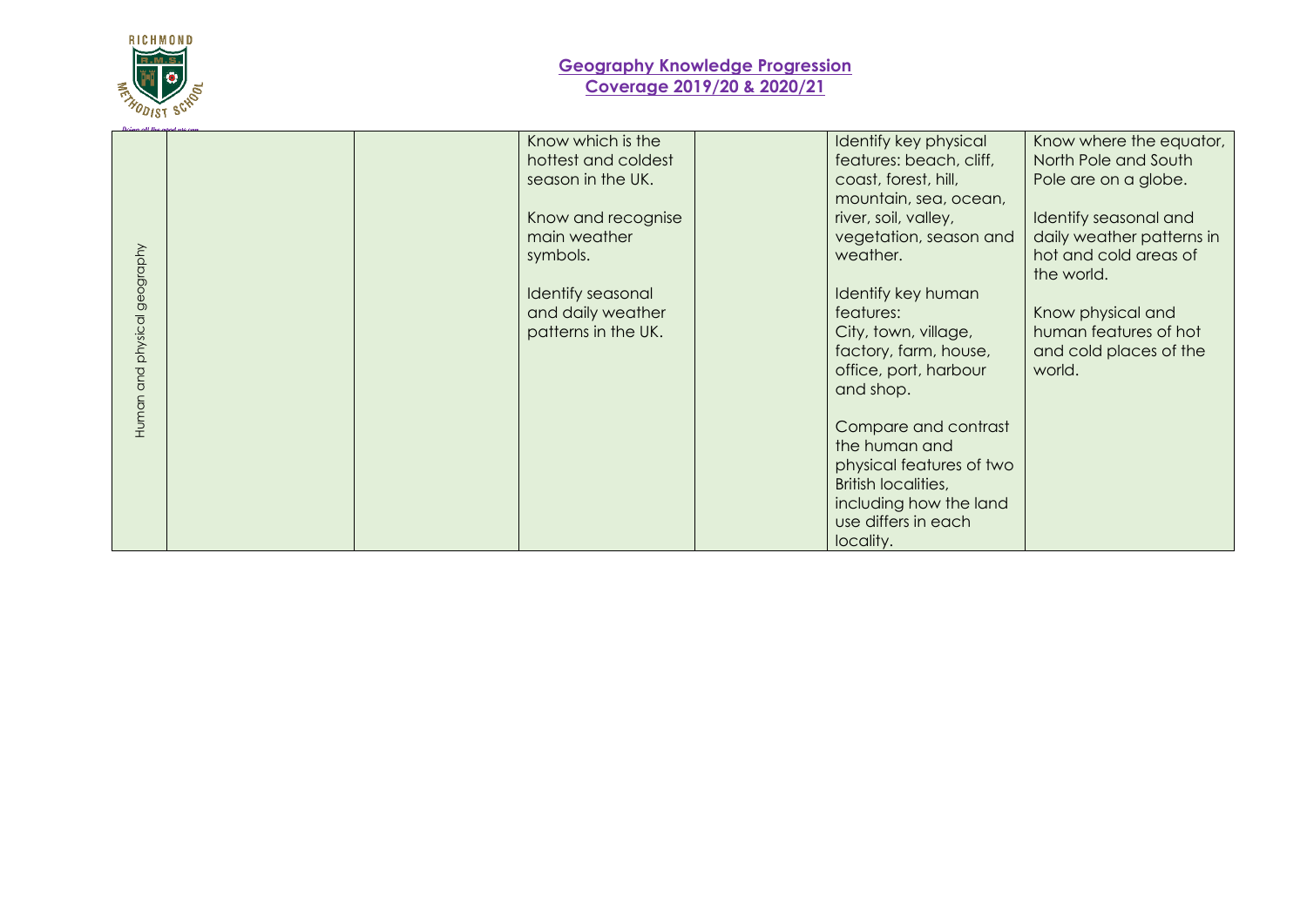

| Geographical skills and fieldwork | Use simple compass<br>directions (North,<br>South, East and West)<br>and locational and<br>directional language<br>(e.g. near, far, left,<br>right) to describe the<br>location of features<br>and routes on a map.<br>Draw simple map;<br>and use and construct<br>a basic key.<br>Use simple fieldwork<br>and observational<br>skills to study<br>geography of their<br>school and its grounds<br>and the key human<br>and physical features<br>of its surrounding<br>environment. |                                           | Use world maps,<br>atlases and globes<br>to identify the United<br>Kingdom and its<br>countries. |                                 | Use aerial photographs<br>and plan perspectives<br>to recognise landmarks<br>and basic human and<br>physical features | Use world maps, atlases<br>and globes to identify<br>the United Kingdom and<br>its countries, as well as<br>the countries, continents<br>and oceans studied at<br>this key stage. |
|-----------------------------------|--------------------------------------------------------------------------------------------------------------------------------------------------------------------------------------------------------------------------------------------------------------------------------------------------------------------------------------------------------------------------------------------------------------------------------------------------------------------------------------|-------------------------------------------|--------------------------------------------------------------------------------------------------|---------------------------------|-----------------------------------------------------------------------------------------------------------------------|-----------------------------------------------------------------------------------------------------------------------------------------------------------------------------------|
| Yea                               | <b>Autumn A</b>                                                                                                                                                                                                                                                                                                                                                                                                                                                                      | <b>Spring A</b>                           | <b>Summer A</b>                                                                                  | <b>Autumn B</b>                 | <b>Spring B</b>                                                                                                       | <b>Summer B</b>                                                                                                                                                                   |
| r3/4                              | <b>Why is Richmond</b><br>special?                                                                                                                                                                                                                                                                                                                                                                                                                                                   | <b>What is beneath</b><br>us and why does | How do we get our<br>message across?                                                             | How do I<br>care for my         | Why is history worth<br>knowing?                                                                                      | How can I have my<br>say?                                                                                                                                                         |
|                                   |                                                                                                                                                                                                                                                                                                                                                                                                                                                                                      | it matter?<br>Sci-rocks and               |                                                                                                  | body and<br>mind?               |                                                                                                                       |                                                                                                                                                                                   |
|                                   |                                                                                                                                                                                                                                                                                                                                                                                                                                                                                      | magnets                                   |                                                                                                  | Sci-skeleton                    |                                                                                                                       |                                                                                                                                                                                   |
|                                   |                                                                                                                                                                                                                                                                                                                                                                                                                                                                                      |                                           |                                                                                                  | and muscles<br><b>Digestive</b> |                                                                                                                       |                                                                                                                                                                                   |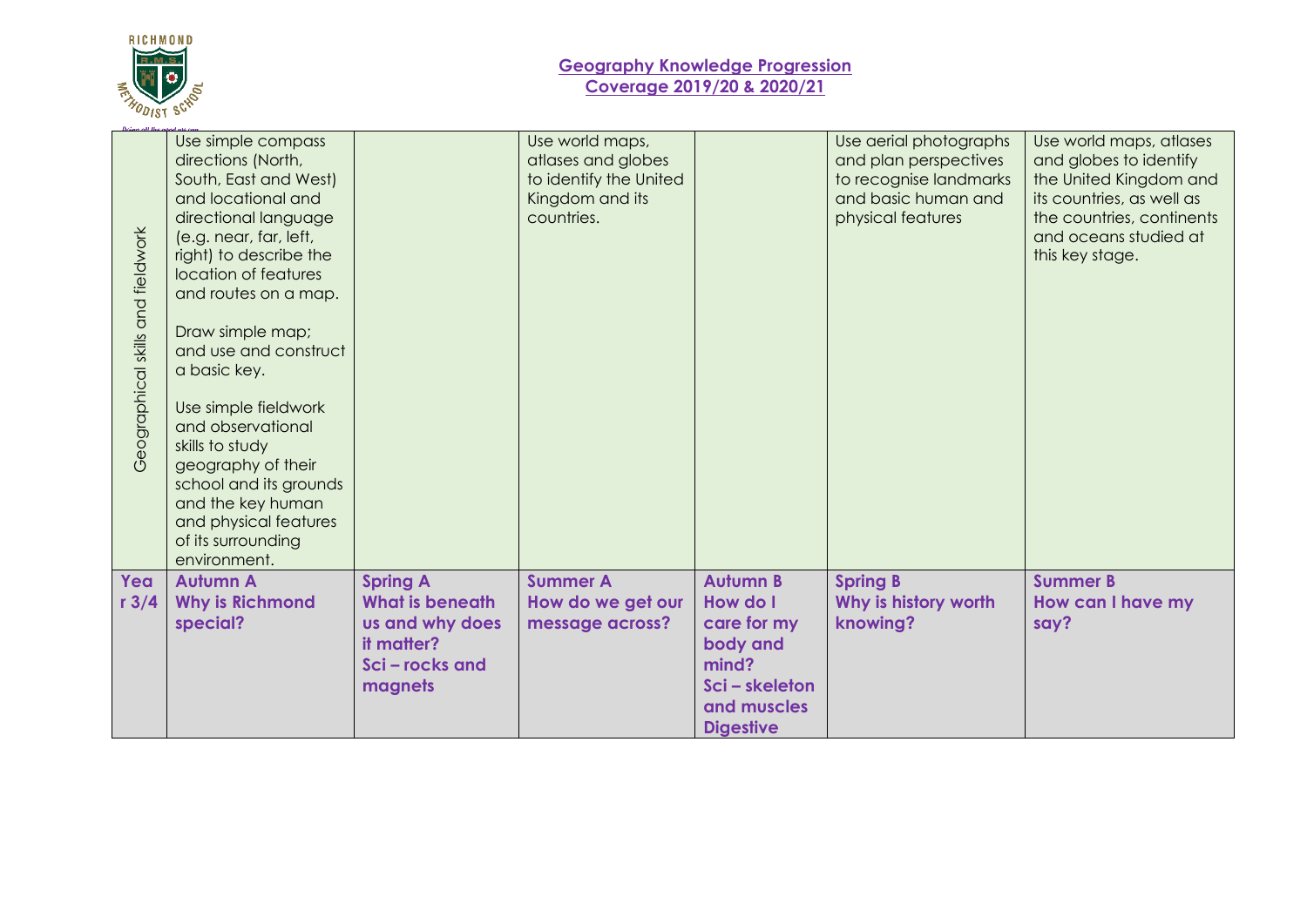

|                      | Know the names of        | Know the names of        |  | Know the name of and      |  |
|----------------------|--------------------------|--------------------------|--|---------------------------|--|
|                      | and locate at least 8    | 4 countries from         |  | locate a number of the    |  |
|                      | counties and at least    | the southern and         |  | world's longest rivers.   |  |
|                      | 6 cities in the UK.      | four from the            |  |                           |  |
|                      |                          | northern                 |  | Know, name and            |  |
|                      | Identify human and       | hemisphere.              |  | locate the main rivers in |  |
|                      |                          |                          |  |                           |  |
|                      | physical                 |                          |  | the UK.                   |  |
|                      | characteristics, key     | Know the names of        |  |                           |  |
|                      | topographical            | a number of the          |  |                           |  |
|                      | features (including      | world's highest          |  |                           |  |
|                      | hills, mountains, coasts | mountains.               |  |                           |  |
|                      | and rivers) and land-    |                          |  |                           |  |
|                      | use patterns; and        | Use the maps and         |  |                           |  |
|                      | understand how some      | globes to locate         |  |                           |  |
|                      | of these aspects have    | the equator, the         |  |                           |  |
|                      | changes over time.       | Northern and             |  |                           |  |
|                      |                          | Southern                 |  |                           |  |
|                      | To locate Richmond       | hemisphere,              |  |                           |  |
|                      | on a range of world,     | <b>Tropics of Cancer</b> |  |                           |  |
|                      |                          | and Capricorn and        |  |                           |  |
|                      | European, UK and         | the Arctic and           |  |                           |  |
| Locational knowledge | regional maps            | Antarctic circles.       |  |                           |  |
|                      |                          |                          |  |                           |  |
|                      | To understand the        |                          |  |                           |  |
|                      | geographical features    | Know what is             |  |                           |  |
|                      |                          |                          |  |                           |  |
|                      | of Richmond and          | meant by the term        |  |                           |  |
|                      | North Yorkshire          | Tropics.                 |  |                           |  |
|                      |                          |                          |  |                           |  |
|                      |                          | Know the names of        |  |                           |  |
|                      |                          | and locate at least      |  |                           |  |
|                      |                          | 8 European               |  |                           |  |
|                      |                          | countries.               |  |                           |  |
|                      |                          |                          |  |                           |  |
|                      |                          |                          |  |                           |  |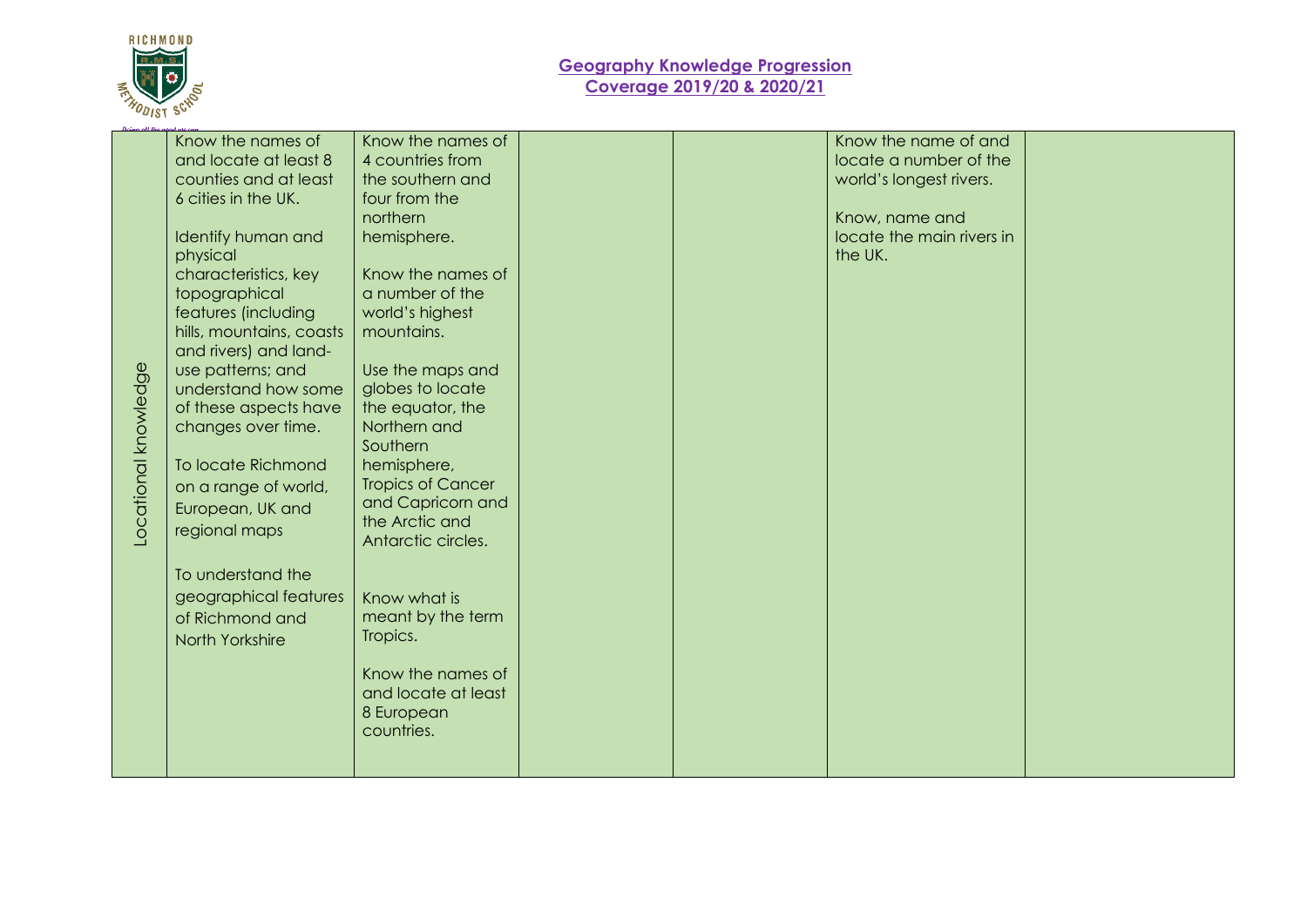

| knowledge                    | I can describe how<br>the locality of<br><b>Richmond has</b><br>changed over time.                                                                                                                                                                | Describe<br>geographical<br>similarities and<br>differences<br>between the UK<br>and a<br>Mediterranean |  |                                                                                                                                                 |  |
|------------------------------|---------------------------------------------------------------------------------------------------------------------------------------------------------------------------------------------------------------------------------------------------|---------------------------------------------------------------------------------------------------------|--|-------------------------------------------------------------------------------------------------------------------------------------------------|--|
| Place <sup>1</sup>           |                                                                                                                                                                                                                                                   | country.                                                                                                |  |                                                                                                                                                 |  |
| Human and physical geography | I can describe the key<br>aspects of physical<br>geography including<br>rivers and mountains,<br>and human<br>geography including<br>types of settlement<br>and land use of a<br>region of the United<br>Kingdom<br>(Richmond/North<br>Yorkshire) | Understand and<br>describe key<br>aspects<br>earthquakes,<br>volcanoes, and<br>mountains.               |  | Know and label the<br>main features of a river.<br>Explain the features of<br>a water cycle.<br>Know why most cities<br>are located by a river. |  |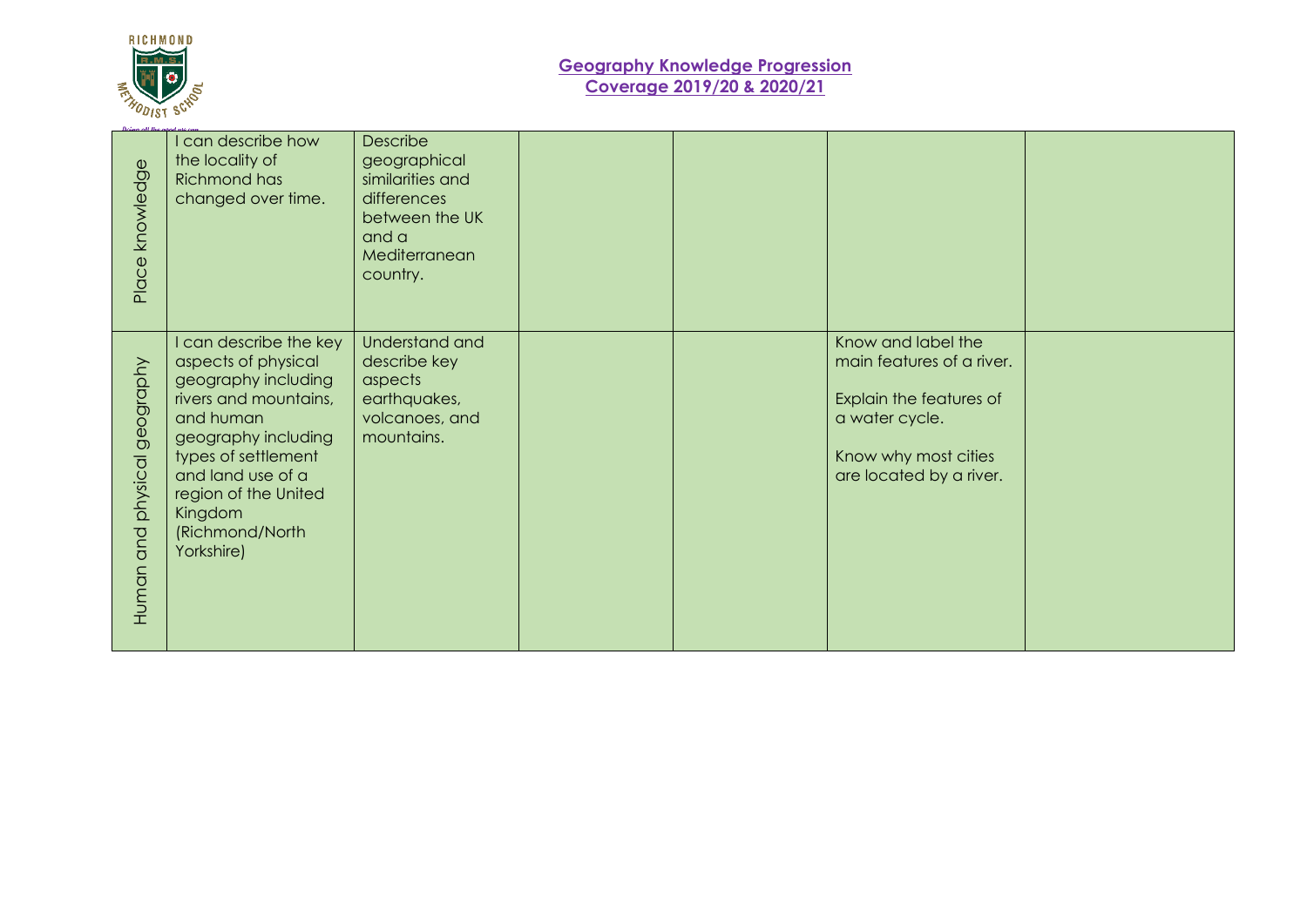

## **Geography Knowledge Progression Coverage 2019/20 & 2020/21**

|                                  | Use fieldwork to                                                                                                                                                                                               | Use maps, atlases,                                                                                    |                                                                                                                 |                                                              | Use maps, atlases,                                                                                 | Know and name the                                                                                                                                                  |
|----------------------------------|----------------------------------------------------------------------------------------------------------------------------------------------------------------------------------------------------------------|-------------------------------------------------------------------------------------------------------|-----------------------------------------------------------------------------------------------------------------|--------------------------------------------------------------|----------------------------------------------------------------------------------------------------|--------------------------------------------------------------------------------------------------------------------------------------------------------------------|
| Geographical skill and fieldwork | observe, measure,<br>record and present<br>the human and<br>physical features in<br>the local area using a<br>range of methods,<br>including sketch<br>maps, plans and<br>graphs, and digital<br>technologies. | globes and<br>digital/computer<br>mapping to locate<br>countries and<br>describe features<br>studied. |                                                                                                                 |                                                              | globes and<br>digital/computer<br>mapping to locate<br>countries and describe<br>features studied. | eight points of a<br>compass.<br>To use 4 figure grid<br>references<br>To identify and use<br>symbols and a key on a<br>map<br>To make maps, sketches<br>and plans |
| Yea<br>r 5/6                     | <b>Autumn A</b><br><b>Why is Richmond</b><br>special?                                                                                                                                                          | <b>Spring A</b><br><b>Where does it</b><br>come from and<br>where does it go?                         | <b>Summer A</b><br>How do words<br>make us feel?                                                                | <b>Autumn B</b><br>How do I care<br>for my body<br>and mind? | <b>Spring B</b><br><b>What legacy will I</b><br>leave behind?                                      | <b>Summer B</b><br><b>What makes a</b><br>colourful world?                                                                                                         |
| ocational knowledge              | Know the location of<br>major rivers,<br>mountains and cities<br>of the UK                                                                                                                                     |                                                                                                       | Know the names<br>of and locate<br>some of the<br>world's deserts.<br>Know about<br>latitude,<br>longitude, the |                                                              | Know the names of,<br>and locate, a number<br>of South or North<br>American countries.             | Know the names of and<br>locate some of the<br>countries and cities of<br>the world.                                                                               |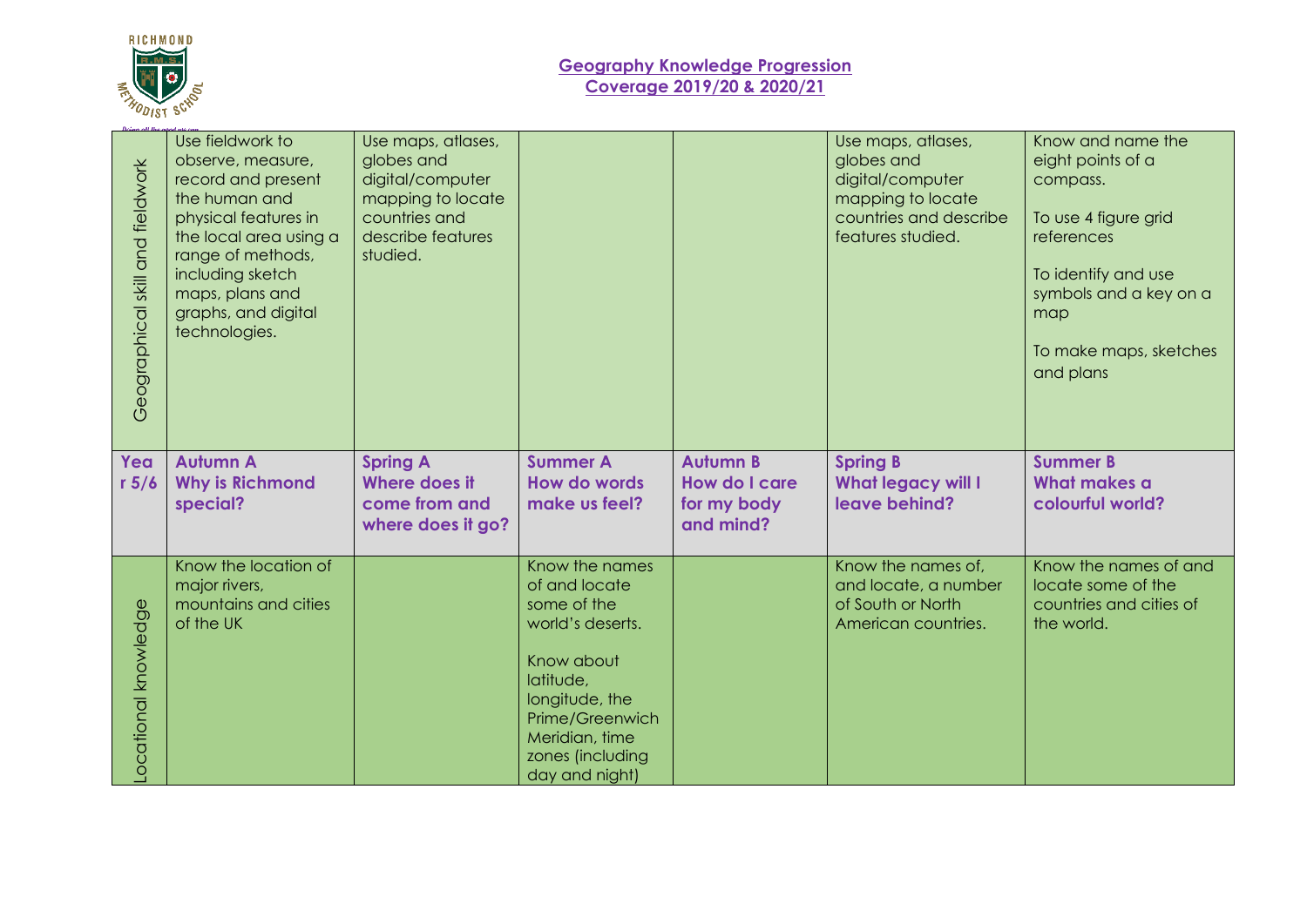

|                                    |  | and work out<br>differences.                                                                                                  |                                                                                                                                                                                                                                                                                                                                                                                                                                                                                      |                                                                                                                                                                                                                                                                                                                                                                           |
|------------------------------------|--|-------------------------------------------------------------------------------------------------------------------------------|--------------------------------------------------------------------------------------------------------------------------------------------------------------------------------------------------------------------------------------------------------------------------------------------------------------------------------------------------------------------------------------------------------------------------------------------------------------------------------------|---------------------------------------------------------------------------------------------------------------------------------------------------------------------------------------------------------------------------------------------------------------------------------------------------------------------------------------------------------------------------|
| knowledge<br>Place                 |  |                                                                                                                               | Know key differences<br>between living in the UK<br>and in a country in<br>either North or South<br>America.                                                                                                                                                                                                                                                                                                                                                                         | <b>Explain how locations</b><br>around the world are<br>changing and explain<br>some of the reasons for<br>change.                                                                                                                                                                                                                                                        |
| physical geography<br>and<br>Human |  | Know what is<br>meant by climate<br>zones, biomes<br>and vegetation<br>belts.<br>Know the features<br>of a specific<br>biome. | Label layers of a<br>rainforest and know<br>what deforestation is.<br>Know how to use<br>graphs to record<br>features such as<br>temperature or rainfall<br>across the world and<br>how to analyse these<br>statistics.<br>Identify human and<br>physical characteristic<br>features of countries in<br>North or South America<br><i>(including</i><br>topographical features<br>and land-use patterns)<br>and understand how<br>some of these aspects<br>have changed over<br>time. | Know main human<br>differences between<br>developed and third<br>world countries including<br>types of settlement and<br>land use; economic<br>activity including trade<br>links and distribution of<br>natural resources<br>including energy food,<br>minerals and water<br>Identify and describe<br>how physical features<br>affect human activity<br>within a location |